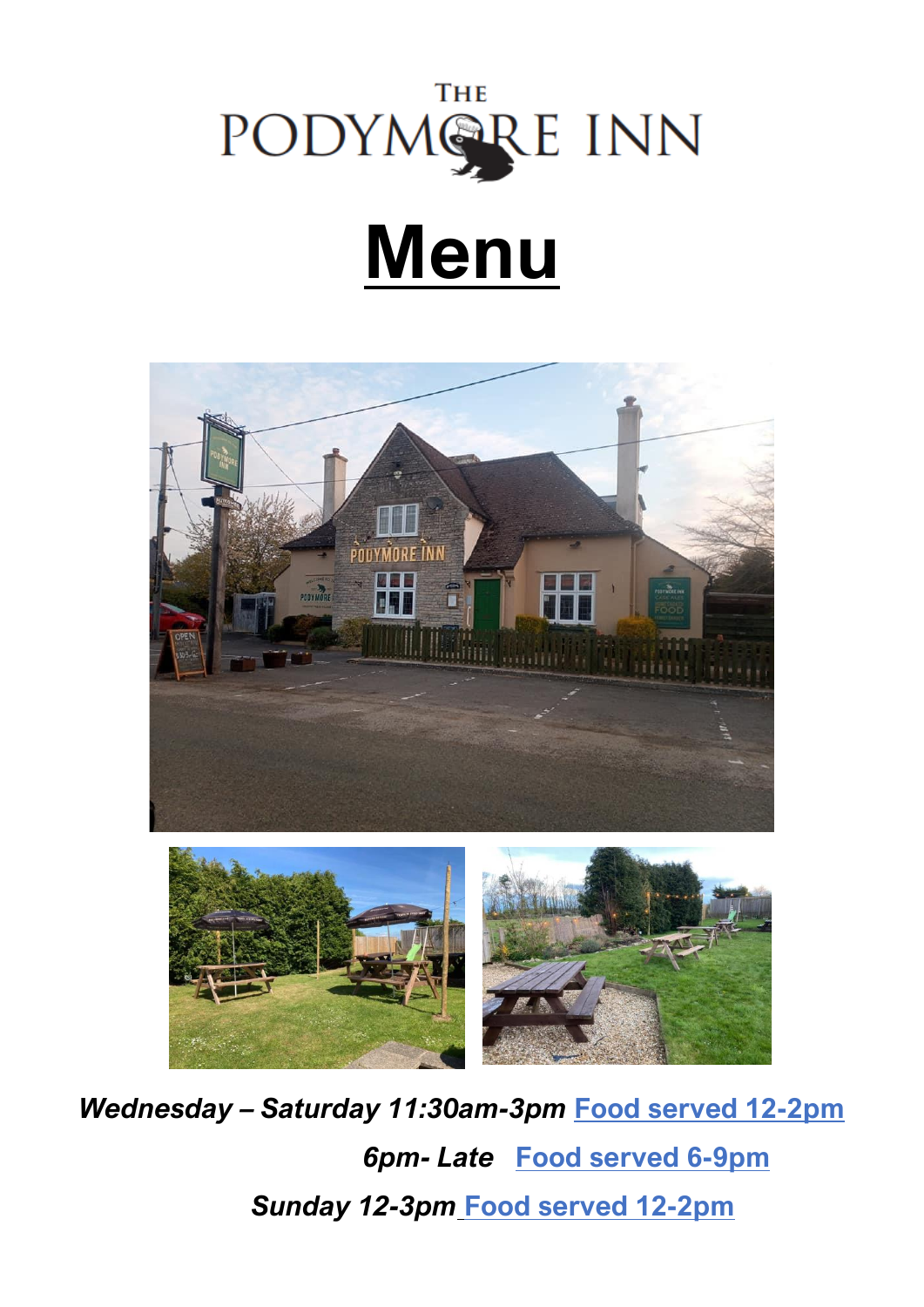### **STARTERS**

**Homemade Soup of the day** (see specials board) with white, wholegrain or gluten free bread **(GF)** 

**(V) (VE – no bread & (DF) please check no cream has been added) £7**

**Chicken Bites** served with BBQ sauce & salad garnish **£7**

**Cauliflower cheese rolls** with sweet chilli dip **(V) £7**

**Deep Fried Whitebait** served with salad garnish **£7**

**Sweetcorn Fritters** with avocado & crispy chorizo **(V + VE** without Chorizo**) £7**

**Mozzarella sticks** served with BBQ dip and salad garnish **£7**

**Selection of Mozzarella sticks, onion rings & chicken bites** served with a selection of dips

Individual **£7.50** Sharer for two **£9.50**

#### **MAINS**

**Chicken & Leek Pie:** slow cooked chicken in a white sauce & homemade gravy. **£15**

**Beef & Ale Pie:** slow cooked locally sourced beef in a rich homemade gravy. **£15**

**Beef & Stilton Pie:** slow cooked local beef and melted stilton in a rich homemade gravy. **£16**

**Cheese and Onion Pie** – cheddar cheese and onions filled pie (**V) £14**

All pies are homemade with shortcrust pastry. Served with chips or new potatoes & vegetables

**Beer battered Fish:** cod in light crispy batter with chips & tartare sauce.

Served with mushy or garden peas **(V) (GF** on request**) (DF) £14**

**Wholetail Scampi**: served with crispy golden chips, garden peas & tartare sauce **£14**

**Salmon & Haddock & Asparagus Fishcakes:** served with new potatoes & salad **(GF) £14**

**8oz Beef Burger (GF) (DF without bun)£15** Served in a Brioche bun layered with tomato, lettuce & onion. Served with chips & salad garnish. *Add Cheese £1*

**Homemade Beef Lasagne**: minced beef with creamy cheese sauce **£14**

**Homemade Vegetable Lasagne:** roasted vegetables with creamy cheese sauce **£13 (V)**

Served with salad garnish, garlic bread or chips.

**Ham, Eggs** and Chips: **£13 (GF) (DF) Small Ham, Egg** and Chips **£11 (GF) (DF)**

**Chicken Parmigiana** stuffed with mozzarella and ham with cheddar sauce. **£15 (GF)**

Served with chips or new potatoes & salad.

**Butternut squash & Spinach Curry** served with rice and poppadom **£13 (V) (VE)** 

**(DF made with coconut milk no cream)**

**Roasted Vegetable Tart** served with new potatoes & salad. **£13 (V) (VE)** 

**Homemade Mushroom, chestnut & onion Tart** with Crofts Sherry sauce served with salad & new potatoes **£14 (V)**